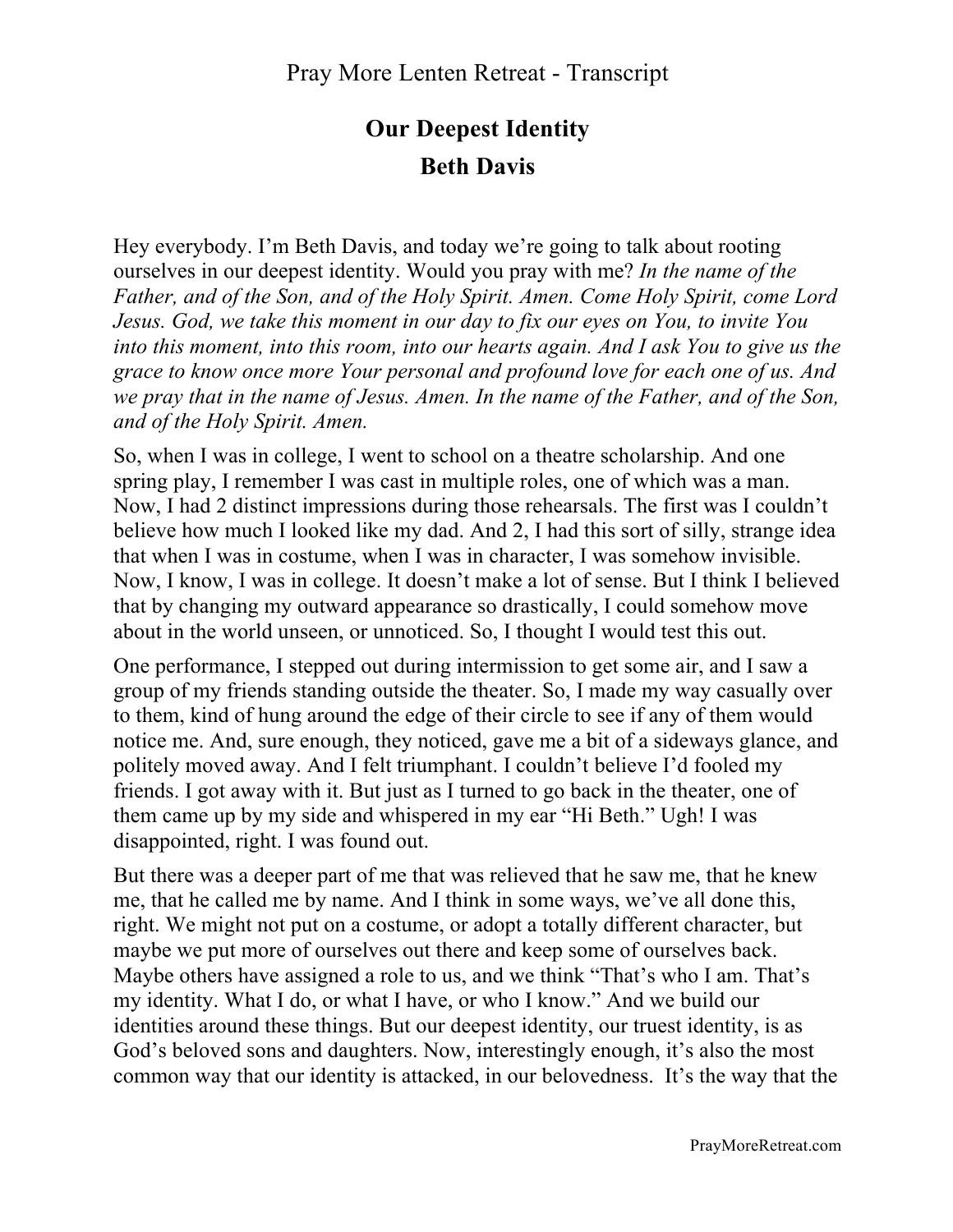enemy most painfully tries to create distance in our relationship with God: by attacking our role as His beloved sons and daughters.

Now, to demonstrate this, we're going to look at the gospel of Matthew too. A very common, familiar gospel, the gospel of Matthew, Chapter 3. If you've got a bible, would you read it with me, starting at verse 16. *And when Jesus had been baptized, just as He came up out of the water, suddenly the heavens were open to Him, and He saw The Spirit of God descending like a dove and alighting on Him. And a voice from heaven said "This is My son. The beloved, with who I am well pleased.*" Now, a little context here: Jesus has done no ministry yet. He's performed no miracles. He's literally been living a hidden, quiet, family life for 30 years. And yet when He comes up out of the water, the father says about Him "This is My son, the beloved, with whom I am well pleased." You can hear the father's pleasure, speaking over Jesus. This is His pride and joy. And Jesus hasn't done anything, and the father is well pleased because of who He is. Not what He's done.

The same is true for us, friends. You and I are the beloved of God. Not by virtue of anything we've said or done. You don't have to have any special gifts, you don't have to perform to be loved by God. It's simply because we are His that He calls us His beloved. He created us, because He wanted us. There's no performing necessary.

Now, something interesting happened. After the Father has just spoken these lavish words of love over Jesus, starting at chapter 4, verse 1: *Then Jesus was led up by the spirit into the wilderness to be tempted by the devil. He fasted for 40 days and 40 nights, and afterwards He was famished. The temper came and said to Him "If You are the Son of God, command these stones to become loaves of bread."* Now, let's pause here. Something to take note of, not just in the life of Jesus, but for our own lives, is that Jesus was exhausted, and hungry. And how often does spiritual attack or doubt, or strong emotions that maybe allow us to stray from the truth of God's love for us, that happens when we too are exhausted. The enemy sees an opportunity to come in and to speak a lie, to plant an untruth in our hearts, to give us doubt. So we can look to the example of Jesus to find out what to do when our identity is under attack. Jesus answered him "It is written." Meaning He didn't use His own reasoning, His own words to prove the Devil wrong. No, He went to the word, He spoke Scripture, and this is true for us too. We've got to know God's word, we've got to know what He says about us, we've got to speak it out.

Jesus said "One does not live by bread alone, but by every word that comes from the mouth of God." Every word. That's His food, the word of God. And what's the